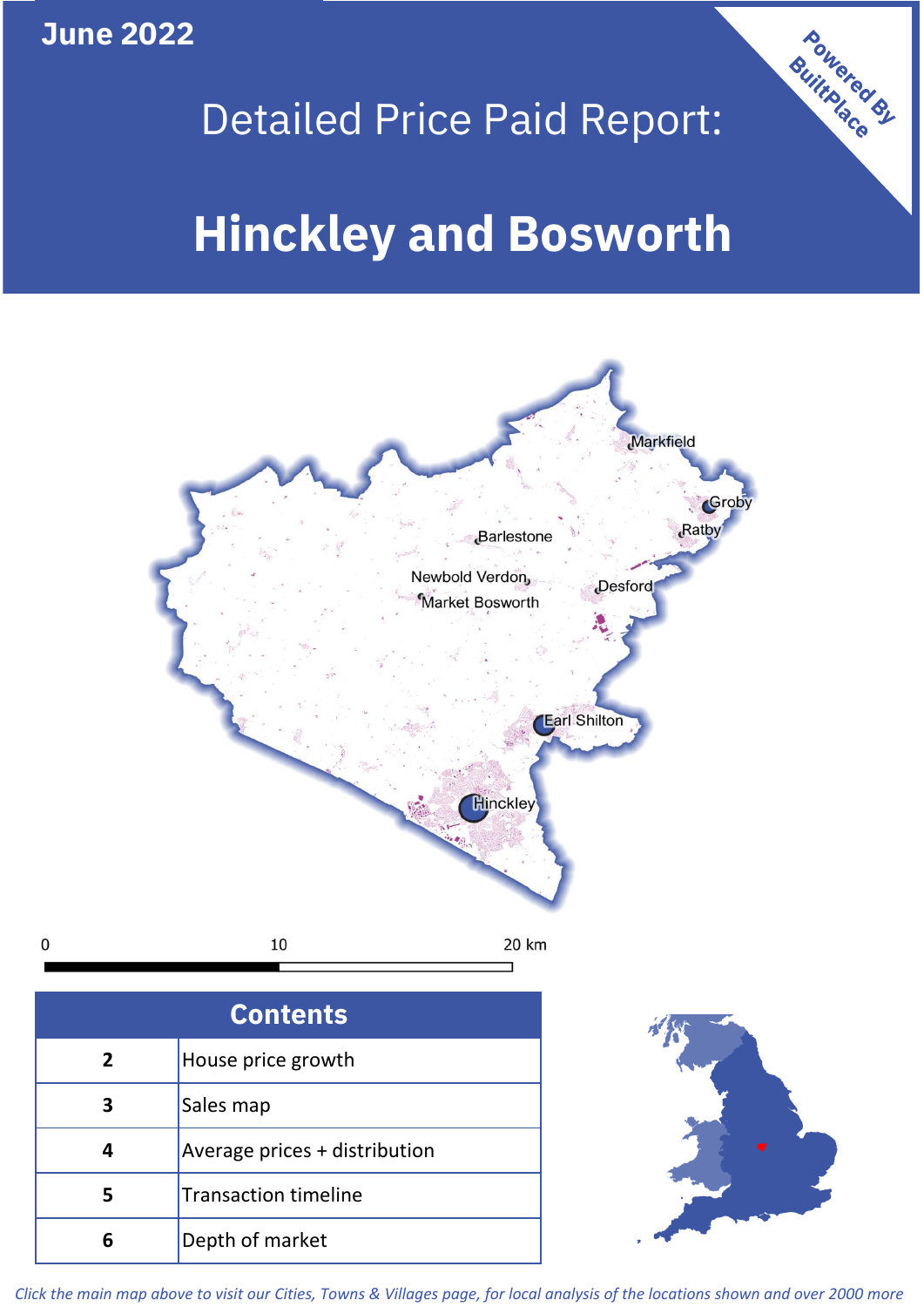## **Headline Data**

|                     | <b>Current level</b> | 3 month  | <b>Annual</b> | 5 year   | 10 year |
|---------------------|----------------------|----------|---------------|----------|---------|
| <b>House prices</b> | £265,616             | $-0.4%$  | 11.8%         | 36.8%    | 77.9%   |
| <b>Transactions</b> | 1,950                | $-10.6%$ | 14.4%         | $-20.3%$ | 38.4%   |

## **House Price Growth (April 2022 data)**

#### *Annual Change in House Prices*



House prices in Hinckley and Bosworth grew by 11.8% in the 12 months to April 2022 (based on 3-month smoothed data). By comparison national house prices grew by 10.7% and prices in the East Midlands grew by 11.6% over the same period.

Hinckley and Bosworth house prices are now 50.7% above their previous peak in 2007, compared to +50.1% for the East Midlands and +52.9% across England.



#### *Year-To-Date Change in House Prices, December to April*

Local prices have grown by 0.6% in 2022 so far, compared to growth of 1.6% over the same period last year.

#### *Source: OS OpenData; UK House Price Index (Contains HM Land Registry data © Crown copyright)*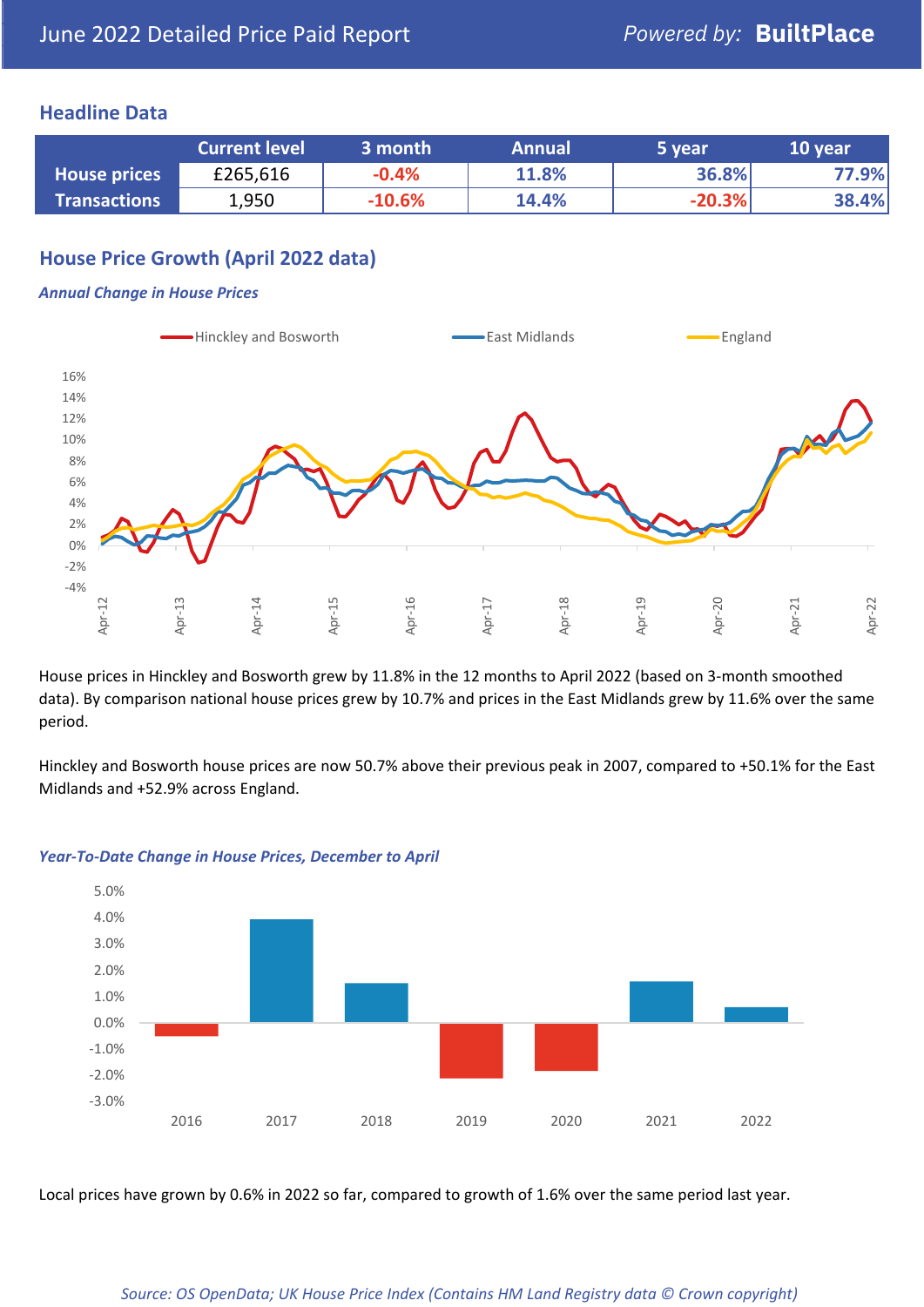# **House Price Map**

### *12 months to April 2022*



*Each point is one postcode, coloured by the average value relative to all sales in this local authority (price bands are LA-specific quintiles).*

# **Map Key**

| Min      | <b>Max</b> |                            |
|----------|------------|----------------------------|
| Up to    | £169,000   | 1st quintile / lowest 20%  |
| £169,000 | £212,000   | 2nd quintile               |
| £212,000 | £257,000   | 3rd quintile               |
| £257,000 | £332,000   | 4th quintile               |
| £332,000 | and over   | 5th quintile / highest 20% |

*Source: OS OpenData; UK House Price Index (Contains HM Land Registry data © Crown copyright)*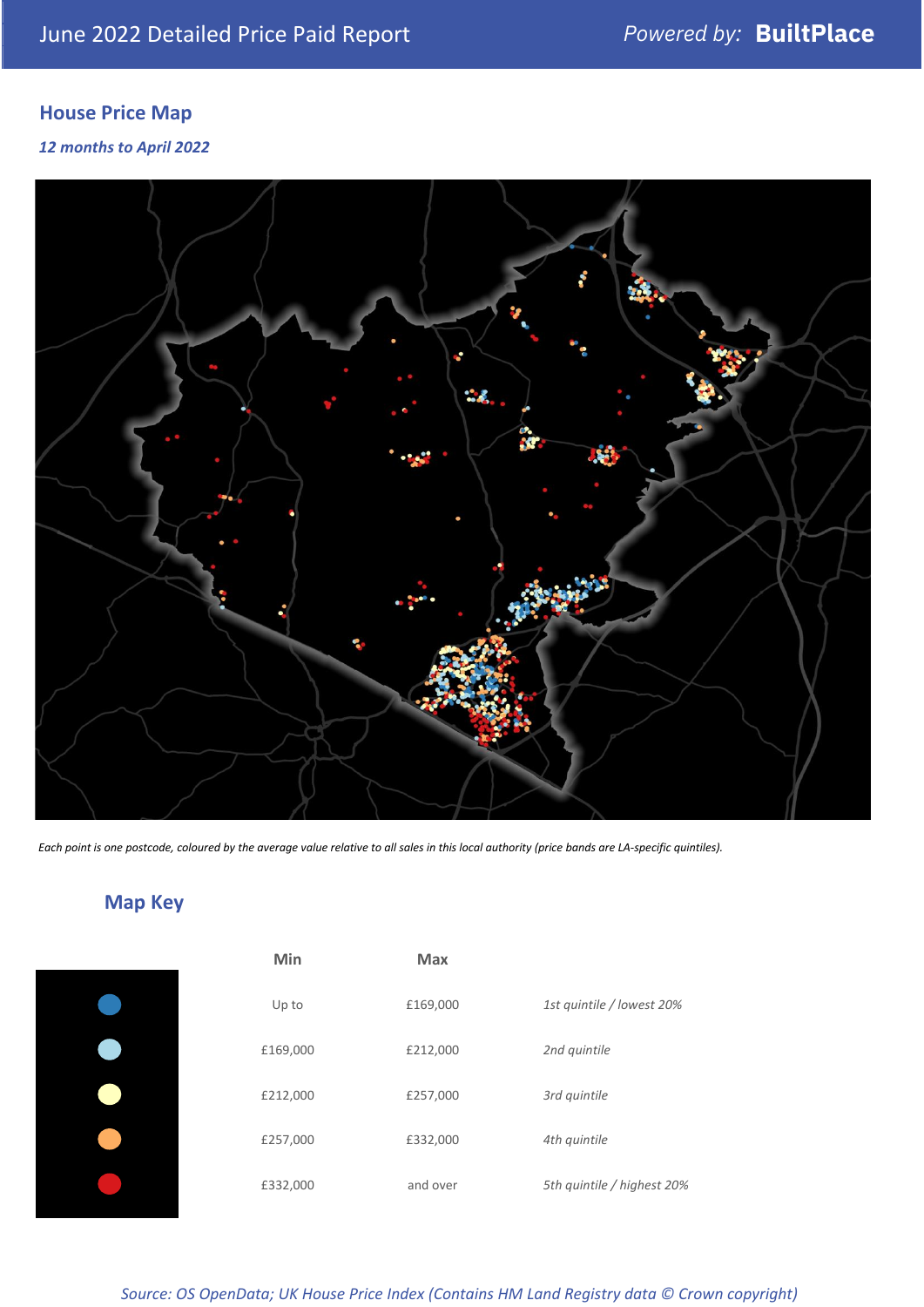# **Average House Price by Property Type**

### *12 months to April 2022*



|                 | <b>New</b>           | <b>Second hand</b> |  |
|-----------------|----------------------|--------------------|--|
| <b>Flat</b>     | £123,861             | £128,816           |  |
| <b>Terraced</b> | £165,000             | £190,418           |  |
| Semi-detached   | No recorded<br>sales | £231,659           |  |
| <b>Detached</b> | No recorded<br>sales | £378,141           |  |

## **House Price Distribution by Year**

*All properties, by price band and calendar year (2020 = year to date)*

|                    | 1997 | 2002 | 2007 | 2012 | 2017 | 2019 | 2020 |
|--------------------|------|------|------|------|------|------|------|
| <b>Under £100k</b> | 89%  | 58%  | 8%   | 15%  | 5%   | 3%   | 2%   |
| £100-200k          | 10%  | 33%  | 63%  | 62%  | 51%  | 34%  | 31%  |
| E200-300k          | 1%   | 7%   | 20%  | 16%  | 27%  | 37%  | 42%  |
| £300-400k          | 0%   | 2%   | 5%   | 4%   | 11%  | 16%  | 15%  |
| £400-500k          | 0%   | 0%   | 2%   | 1%   | 4%   | 5%   | 5%   |
| <b>£500k-1m</b>    | 0%   | 0%   | 1%   | 1%   | 3%   | 5%   | 5%   |
| £1-2m              | 0%   | 0%   | 0%   | 0%   | 0%   | 0%   | 0%   |
| <b>Over £2m</b>    | 0%   | 0%   | 0%   | 0%   | 0%   | 0%   | 0%   |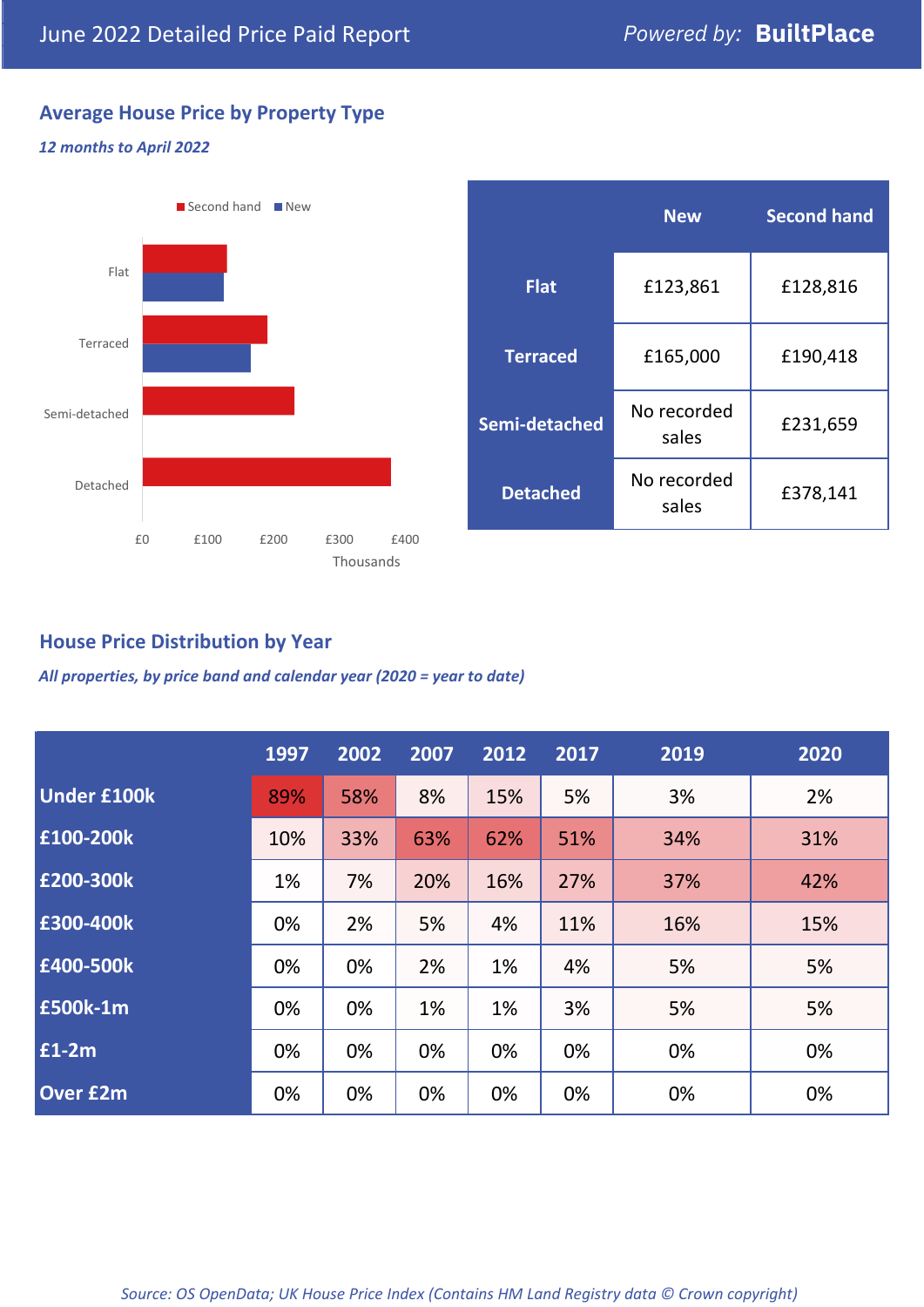## **Transactions (February 2022 data)**

*Annual Transactions, Indexed (2001-05 average = 100)*



There were 1,950 transactions in Hinckley and Bosworth during the 12 months to February 2022. This is 74% of the average from 2001-05 and suggests activity is below pre-downturn levels.

Transactions in Hinckley and Bosworth have fallen by 18.9% since 2014, compared to changes of -8.0% for East Midlands and -7.7% for England.



#### *Cash and New Build Sales as % of Total, by Year*

*Note: The data on this page EXCLUDES transactions identified as transfers under a power of sale/repossessions, buy-to-lets (where they can be identified by a mortgage), and transfers to non-private individuals - i.e. it comprises only Land Registry 'A' data.*